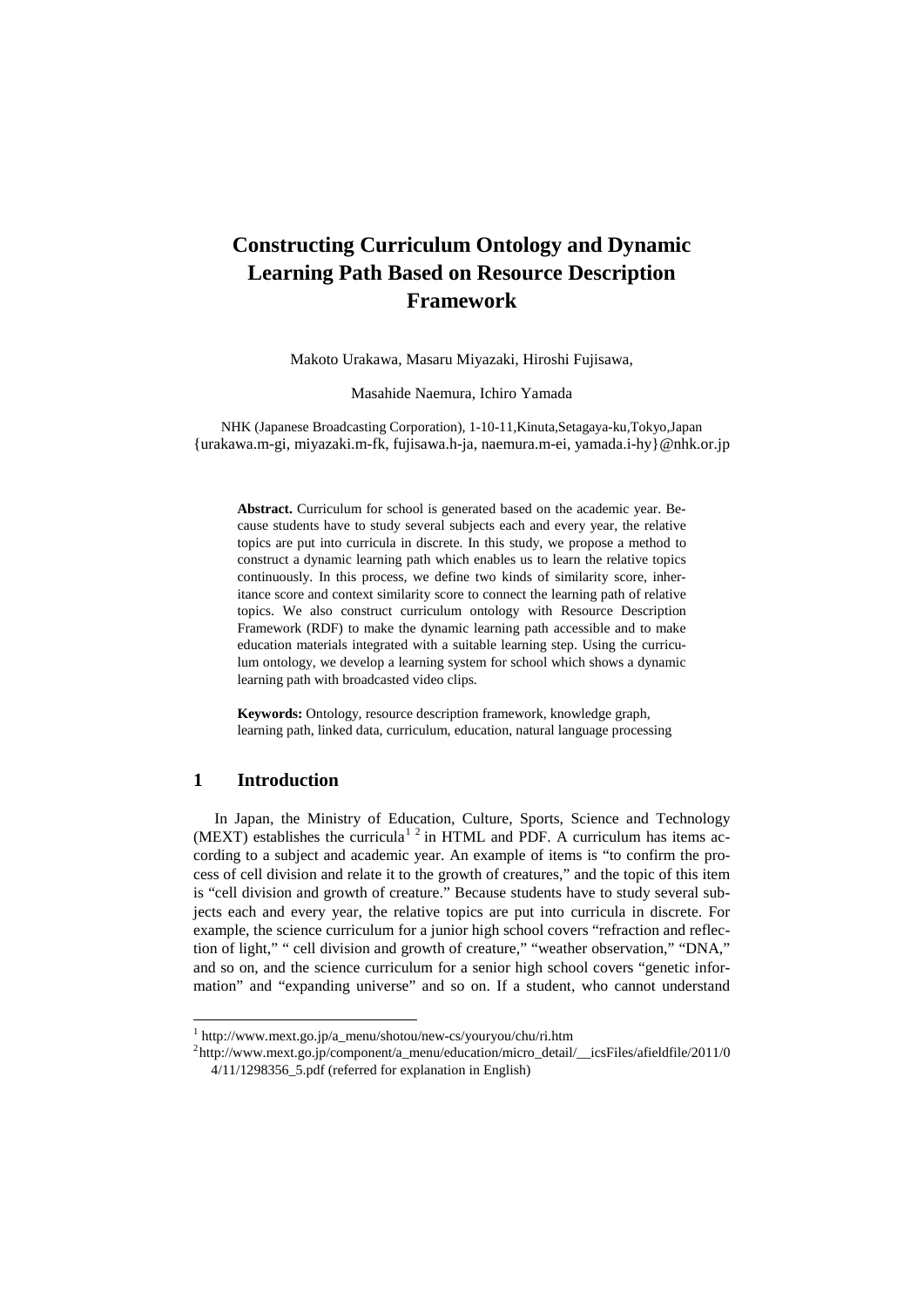"genetic information" in senior high school, reviews the topic of "DNA" studied in junior high school, he/she can strengthen the foundation for learning about "genetic information." The primary objective of this paper is to extract learning paths based on words from the curricula and make the paths accessible by a curriculum ontology of Liked Open Data format. We also propose an approach integrating learning materials with appropriate topic on learning path by utilizing the ontology.

The remainder of this paper is organized as follows. Section 2 discusses related work. Section 3 introduces constructing the curriculum ontology and the application we developed for students. In Section 4, we provide our conclusions.

## **2 Related Work**

The British Broadcasting Corporation (BBC) published a curriculum ontology<sup>[3](#page-1-0)</sup> that describes the United Kingdom (UK) national curricula [1]. It represents the importance of organized learning resources. However, it does not enable us to learn the relative subjects continuously and dynamically. Study of ontology design [2] [3] divides certain ontology, for teachers, learners, syllabus and subject. These approaches focus on a system to manage a layered ontology, and the syllabus is classified by string similarity based on only common words [3]. To focus on building learning sequences [4], an ontology is used to generate course learning paths. However, this can be achieved by experts and needs external resources. We focus on the way of extracting paths from the present curricula and making them easily integrated with learning materials by an ontology.

### **3 Constructing Curriculum Ontology**

To extract learning path from curricula, we interrelate the two items in the curricula using an inheritance score and a context similarity score. Figure 1 depicts the inheritance and the context similarity score to find the relationship between two items. In the process of calculating the inheritance score, we first arrange 232 items in the science curriculum for junior and senior high school in order of their appearance. Then, all words appeared in the items are classified as new entry or previously used ones. The inheritance score is defined by the ratio of common words in the target item and the following item. The parameter *t* in Fig. 1 shows the number of new entry word in the target item and *s* is the number of succeeded word to the following item. The context similarity score is defined by the average value of cosine similarities among all combination of words appeared in the items. Here, each word is represented by a feature vector which is calculated using their grammatical context and has been dis-tributed by ALAGIN forum.<sup>[4](#page-1-1)</sup> Although all the items in the curricula are written in Japanese, the text was translated into English for the present purposes in Fig. 1.

 <sup>3</sup> http://www.bbc.co.uk/ontologies/curriculum

<span id="page-1-1"></span><span id="page-1-0"></span><sup>4</sup> https://alaginrc.nict.go.jp/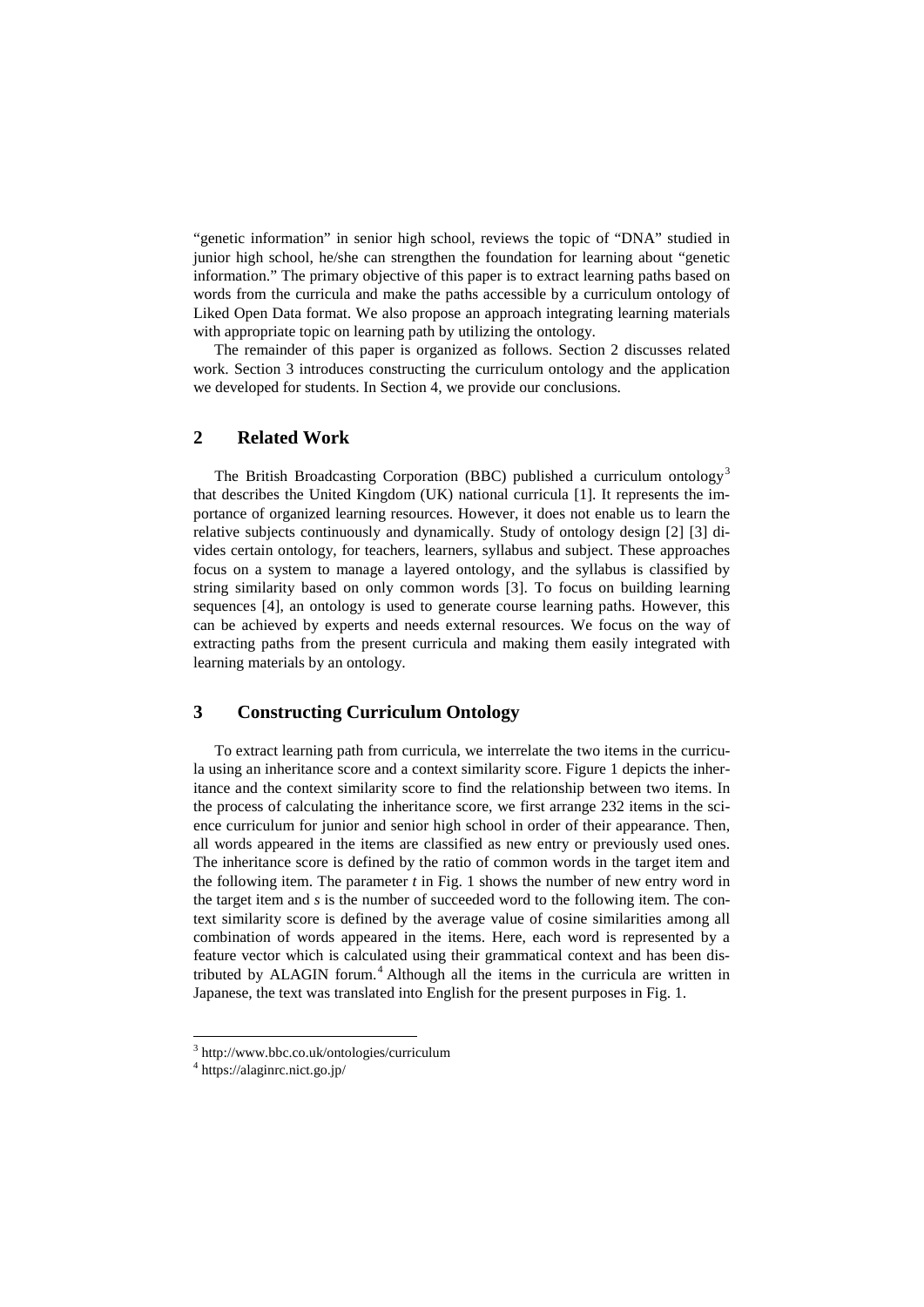

**Fig. 1.** Overview of process for identifying the relationship between items

We construct the curriculum ontology in reference to item relation with the max score of inheritance and context similarity. Figure 2 presents an example of individual instances generated from the ontology. We defined ["http://cur.nhk.or.jp"](http://cur.nhk.or.jp/) as a namespace only for this study. The class "cur:ItemOfStudy" is the main role for generating the learning path. The object property, "cur:hasReview" functions as a connector of individual instances belonging to "cur:ItemOfStudy". For example, "cur:Item00060" and "cur:Item00059," "cur:Item00059" and "cur:Item00048" are connected. That is why it is easy to get the item for review before studying "cell division" by SPARQL query. This ontology also covers the necessary information for such subjects, the school level and so on.

Learning materials such as videos should align with a specific item being studied. To solve this challenge, we retrieved the words to study afterwards for each item from the ontology. For example, we can understand that these words such as "sexual reproduction," "meiosis" are the words learned afterwards for "cur:Item00059". Therefore a video clip explaining "meiosis" is not appropriate to integrate with "cur:Item00059" even if the video has the words studied at "cur:Item00059" such as "cell." After calculating the videos suitable for each item, we updated the curriculum ontology. For example, the video about "cell division and chromosome" is integrated with "cur:Item00059" by "cur:hasClip." We actually experimented with videos, which are published by "Japan Broadcasting Corporation (NHK) for School,"<sup>[5](#page-2-0)</sup> by extracting words from them and finding a suitable learning item.



**Fig.** 2**.** Example of individual instances of an ontology

<span id="page-2-0"></span> <sup>5</sup> http://www.nhk.or.jp/school/